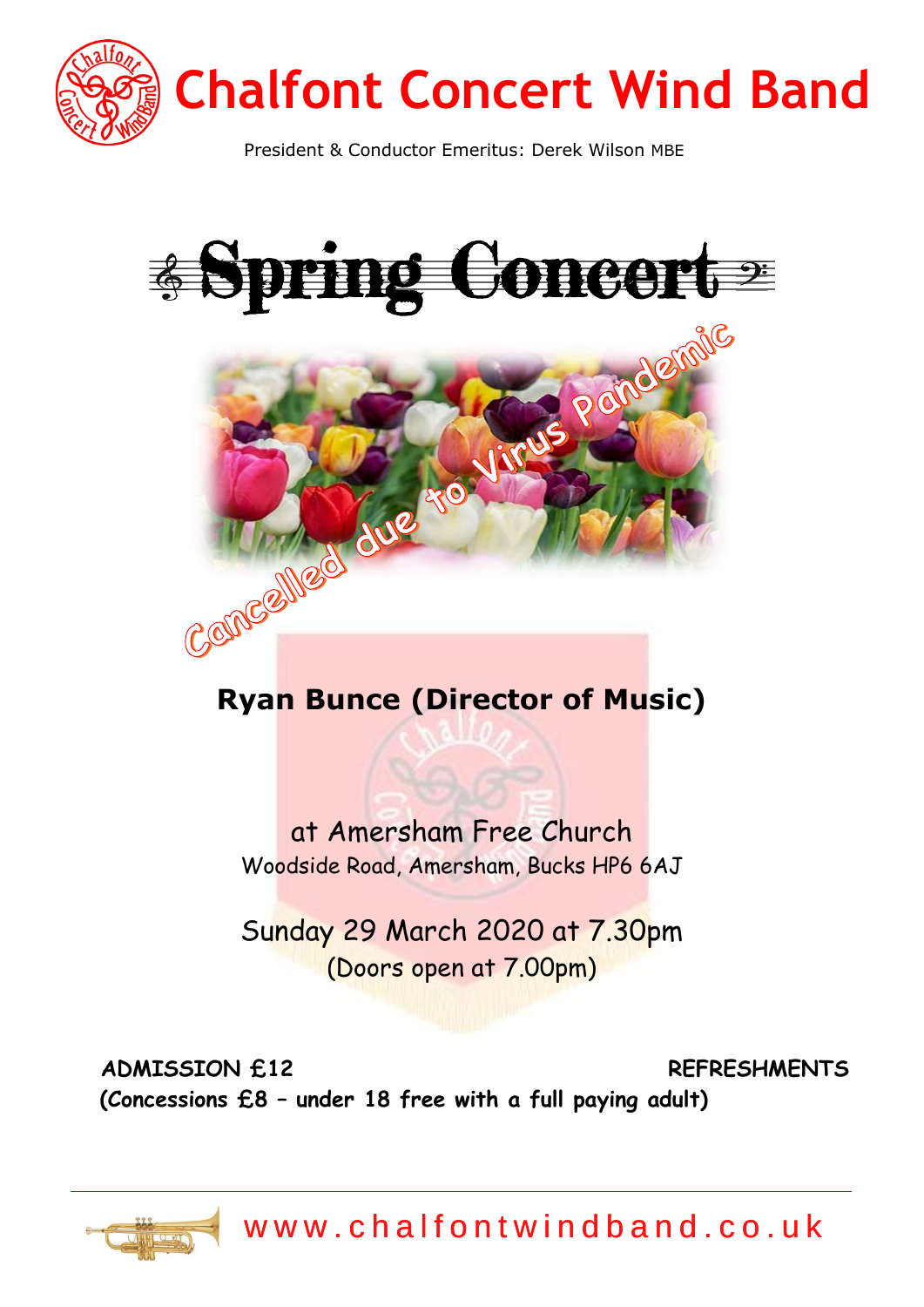The Chalfont Concert Wind Band was founded in 1977. The Band's aim is to encourage the interest of musicians in making music together (young and old alike) and to give them plenty of experience of playing in public. To add variety, there are also instrumental ensembles associated with the Band. The Band is able to serve the local community by playing on suitable occasions, and raises considerable sums of money for charity.

Anyone playing a wind band instrument is welcome to join. The Concert Band requires Grade 5 standard and the Academy Band (renamed from Training Band in April 2018) requires no graded standard, but lots of enthusiasm! Both the Concert and Academy Bands meet weekly for rehearsals on Monday evenings at Robertswood School, Chalfont St Peter, Bucks.

Rehearsal times are: 6.30 pm – 7.30 pm (Academy Band)

7.45 pm – 9.45 pm (Concert Band)

If you are interested in joining one of the Bands, please contact us for further information - or even come along on a Monday evening. We would love to see you.

#### **Contacts:**

Bryan Ogilvie (Chairman): 07810 648702 Lucy Clayton (Hon. Secretary): 01494 873094

#### **Website: www.chalfontwindband.co.uk email: enquiries@chalfontwindband.co.uk**

**BAND MEMBERS** (\*Academy Band ‡Both Bands)

| Piccolo:             | Lucy Clayton                                                         |
|----------------------|----------------------------------------------------------------------|
| Flute:               | *Da-Wei Allen, *Denise Ballheimer, Lucy Clayton, Andrea Coventry,    |
|                      | ‡Alexia Dodd, Eleanor Groves, Coralia Hall, *Charlotte Harrison,     |
|                      | Lesley Lockhart, *Maisie Lowe, *Jen Marris, Charlotte Mason,         |
|                      | Hannah Menzies, Jane Partridge, Charlotte Simpson                    |
| Oboe:                | *Joshua Daborn Mann, Lisa Hollins, Kim Horgan                        |
| Clarinet:            | Sue Barnard, Mary Cadman, *Eleanor Groves, *Megan Hamilton,          |
|                      | *Clare Hardman, ‡Thomas Hinks, Jacqui Kerr, *Graham Norman,          |
|                      | Helen Thrussell, Charlotte Vicary, Andrew Warren, Grace Weller       |
| <b>Eb Clarinet</b>   | Helen Thrussell                                                      |
| <b>Bass Clarinet</b> | ‡Alison Hockings                                                     |
| Bassoon:             | ‡Bryan Ogilvie                                                       |
| Alto Sax:            | ‡Emily Barker, Alonso Dupuy-Mateos, Sophie Milburn, Jacquie O'Brien, |
|                      | Barbara Young                                                        |
| <b>Tenor Sax:</b>    | Harry Colman, *Alonso Dupuy-Mateos, Jan Heath, Matt Hoskin           |
| <b>Baritone Sax:</b> | Margaret Pianta                                                      |
| French Horn:         | Matthew Adamson, Emma Dennison, Elizabeth Powell                     |
| <b>Tenor Horn</b>    | Poppy Clement                                                        |
| Trumpet:             | David Adamson, *Sarah Flynn, *Barnaby Harrison, *Isla Lowe,          |
|                      | Charlotte Tomlin                                                     |
| Trombone:            | *Poppy Clement, *Elaine Flynn, Sarah Flynn, *Olive Illingworth-Law,  |
|                      | *Sam Jephcote, Mair Sowood                                           |
| Euphonium:           | *Lucy Clayton, Elaine Flynn                                          |
| Tuba:                | *Matthew Green, John Haslam                                          |
| Percussion:          | ‡Beth Goldsack, Matthew Green                                        |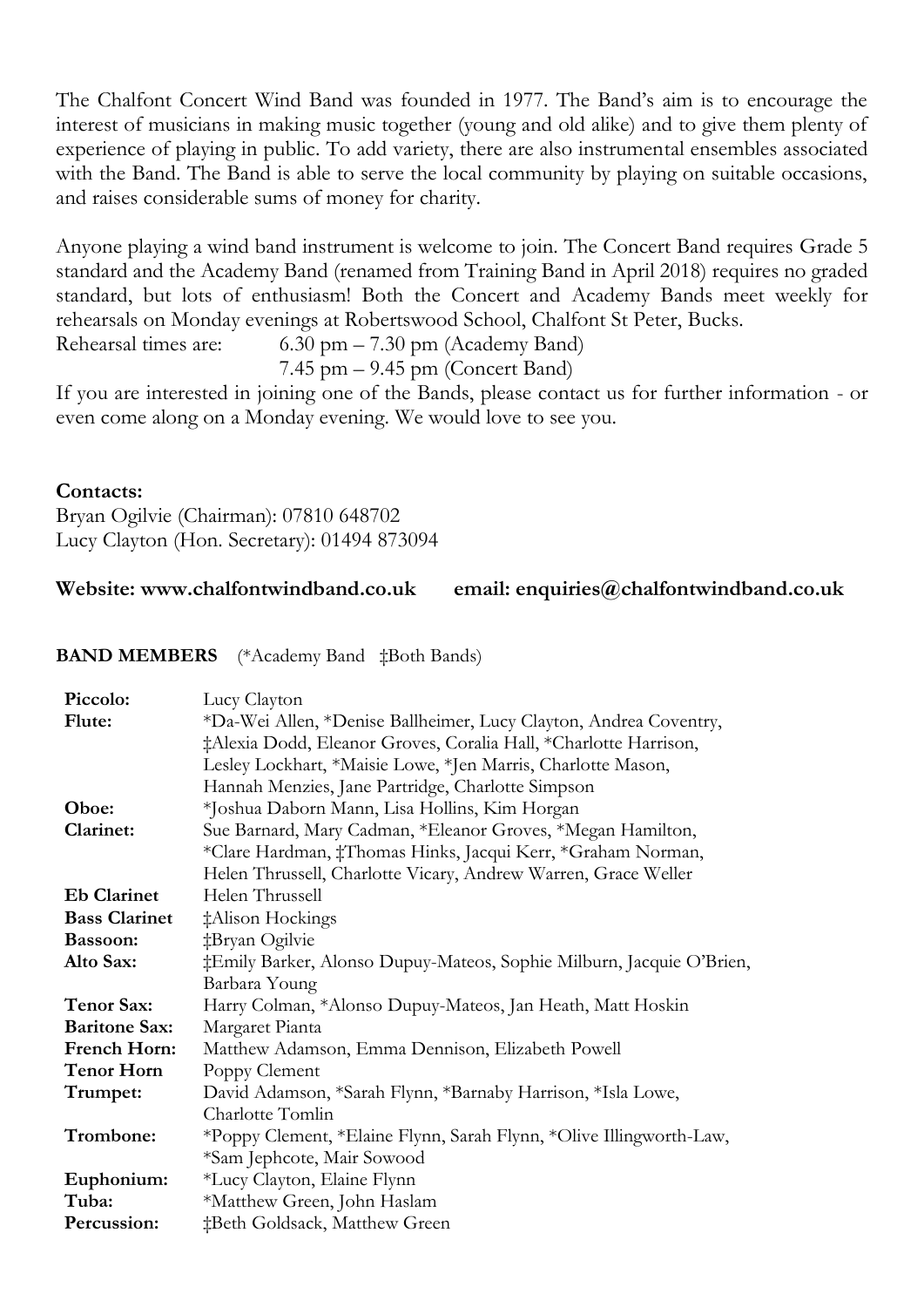# **BIOGRAPHICAL NOTES**

# **Derek Wilson MBE – President & Conductor Emeritus**

Derek started learning a musical instrument, the tenor horn, at the age of 10 years with a local brass band in his home town of South Shields, Tyne and Wear. At the age of 20 he joined the Royal Air Force School of Music where he learnt the French horn and music theory. On completion of the one-year course he joined the No.1 RAF Regional Band where he spent four years before leaving to join the RAF Band in Germany as Principal Horn. Three years later he returned to RAF Uxbridge HQ Music Services joining the RAF Central Band in 1960 where he remained until retirement in 1982. Derek also spent seven years at Amersham Music Centre from 1970 teaching brass instruments and forming a junior and senior wind band as conductor. Over the years Derek has played in an opera orchestra in Ealing and for many shows and concerts in Middlesex and South Bucks as well as teaching in a number of South Bucks schools. In 1977, together with two parents of his pupils, he founded the Chalfont Wind Bands and his hope is that CWB will continue to entertain and support charities for many years to come. In 2007 he received the MBE for services to music and has been awarded the title of 'Conductor Emeritus' of CWB.

# **Ryan Bunce – Director of Music**

Ryan eagerly began playing trumpet aged eight, and music has since become a central part of his life. He holds fond memories of playing with his junior wind band on Saturday mornings, and is thrilled to return to "banding". Ryan is an active conductor, trumpeter and composer playing with orchestras and bands in the Buckinghamshire and Hertfordshire area. Whilst at university, Ryan had the pleasure of playing principal trumpet with the Durham University Palatinate Orchestra. It was here that his keen interest in conducting developed, and he was proud to be the founding conductor of the society's chamber orchestra. In his final year of studies, as conductor of the Classical Ensemble, he enjoyed conducting Handel's *My Heart Is Inditing* in Durham Cathedral with the Choral Society. Ryan has recently had the pleasure of performing his symphony, which was composed during this time, with a local orchestra. Having moved to the area around two years ago, Ryan is once again grateful for music and the opportunities it presents, not only to be part of exciting performances, but also to create and bring together communities. He is delighted to have taken up the role of Assistant Director of Music with Chalfont Wind Band, in June 2019 and now, following the departure of Dwight Pile-Gray, looks forward to his first formal concert as Director of Music of both Bands with these wonderful musicians.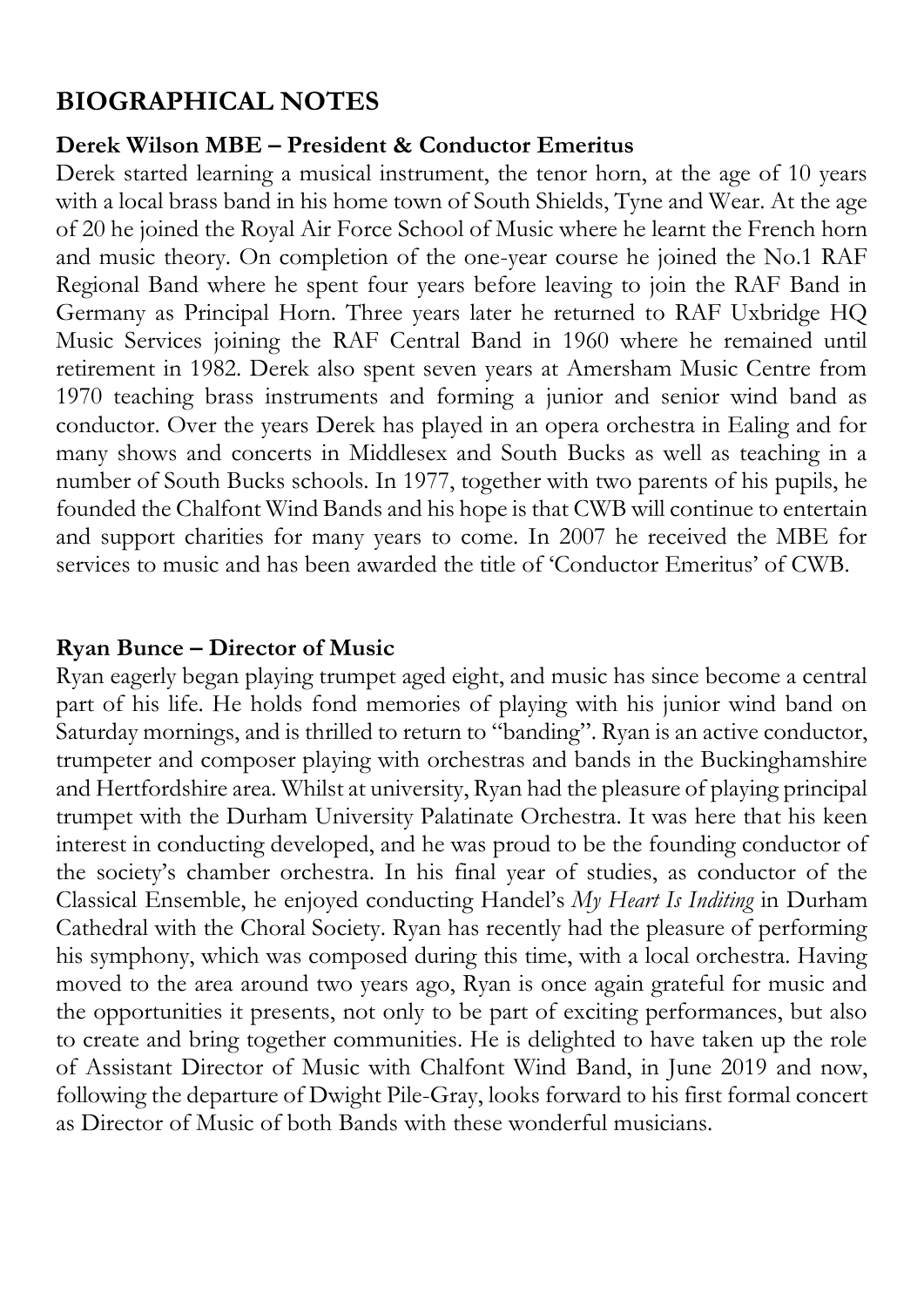# **The Chalfont Wind Band would like to thank Amersham Free Church for allowing the use of the facilities.**

**Please turn off mobile phones**

**Conductor: Ryan Bunce (Director of Music)**

# **PROGRAMME**

#### **\*\*\*\* BOTH BANDS \*\*\*\***

**March of the Peers (from 'Iolanthe')** Arthur Sullivan

arr Edward Michaelson

#### **\*\*\*\* ACADEMY BAND \*\*\*\***

**Themes from Harry Potter** John Williams Hedwig's Theme; Harry's Wondrous World arr Paul Cook

#### **\*\*\*\* CONCERT BAND \*\*\*\***

**Valse Triste** Jean Sibelius arr Frank Winterbottom

arr Jay Bocock

trans Lucien Cailliet

**Excerpts from 'The Firebird'** Igor Stravinsky

**Elsa's Procession to the Cathedral (from 'Lohengrin')** Richard Wagner

**Into the Clouds!** Richard L Saucedo

arr Andrew Balent

**Theme from "Superman"** John Williams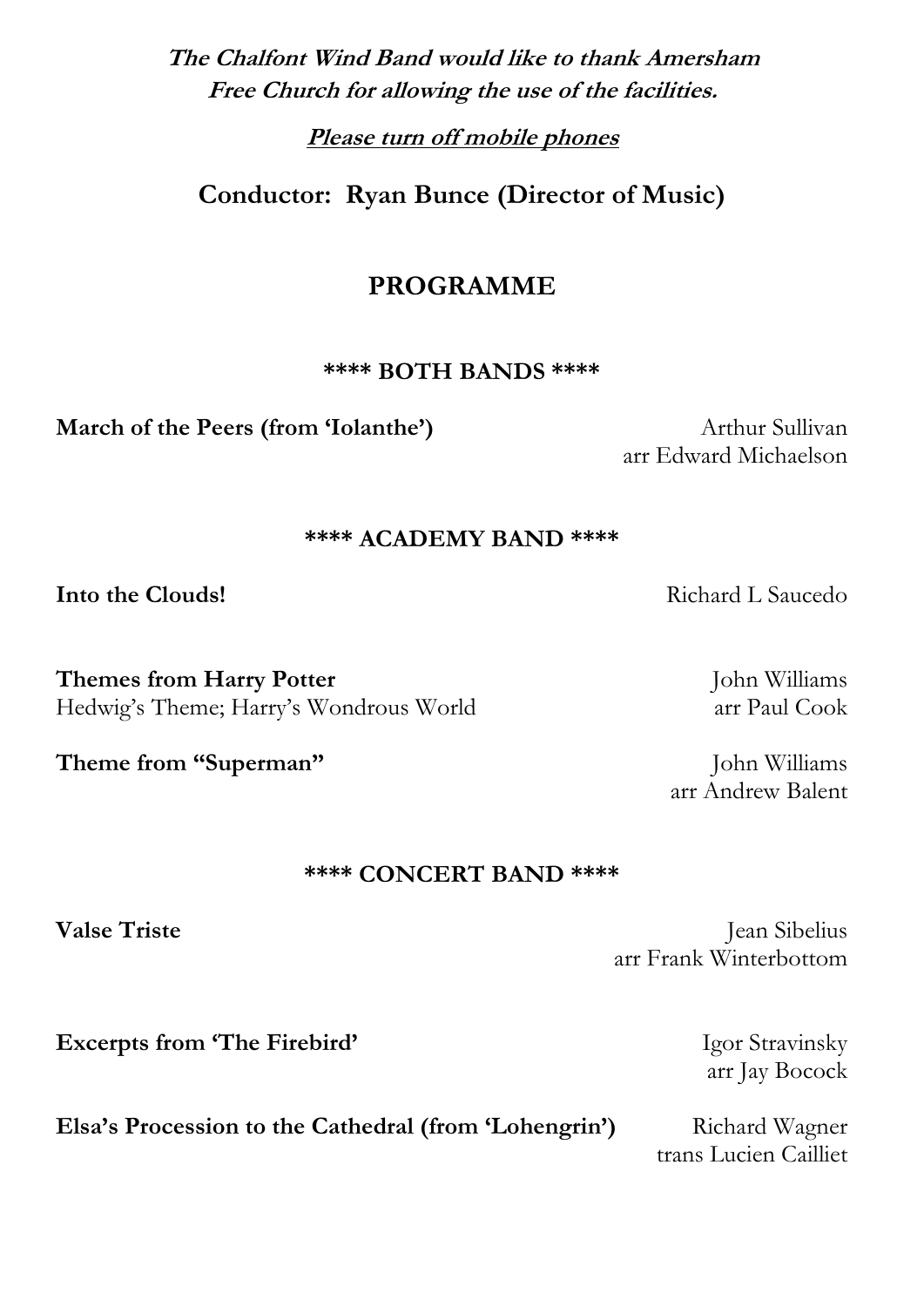1.Andantino; 2.Vivace; arr Maurice Johnstone 3.Mesto; 4.Allegro risoluto

**English Dances** Malcolm Arnold

### **\*\*\*\* INTERVAL \*\*\*\* (20 minutes) Refreshments will be available (a donation will be appreciated)**

**Fiesta** John Barnes Chance trans Herbert Hazelman

arr W J Duthoit ARCM

arr Dodge

arr Jay Bocock

**Slaughter on Tenth Avenue** Richard Rogers

**Sing, Sing, Sing!** Louis Prima

**Star Wars: The Force Awakens** John Williams

**Looney Tunes Overture** arr Bill Holcombe This Is It; The Merry Go Round Broke Down; Merrily We Roll Along